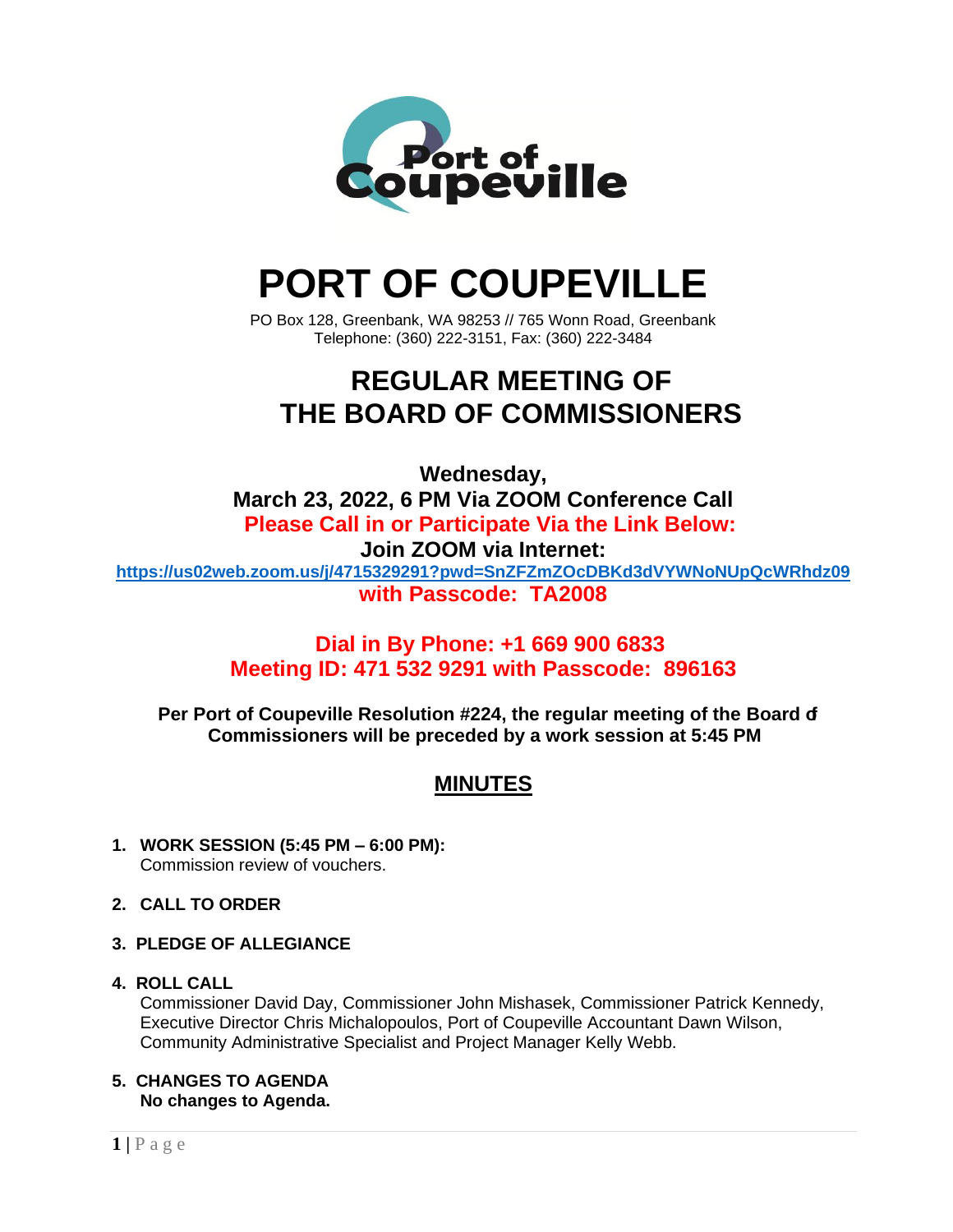#### **6. COMMISSIONER ACTION:**

6.1 Approval of Vouchers.

Commissioner Mishasek moved to approve the following vouchers from March for payment. **Motion was seconded and passed unanimously.**

Voucher warrant numbers: 22-0326 through 22-0335  $$25,285.37$ 

Total Payables: \$25,285.37

**7. PUBLIC COMMENT -** *This time is set aside for members of the public to speak to the Board regarding subjects of concern, interest, or items on the Agenda. The Board will take all information under advisement, but generally will not take any action unless it is emergent in nature. To ensure your comments are recorded, please state your name and city of residence. Please limit comments to 5 minutes. If you have any documents to present to the Board, please email them to the Port Executive Director prior to the meeting.*

#### **No Public Comment.**

#### **8. OLD BUSINESS**

8.1 Discussion: Broadband Phase 2 Update

Executive Director Michalopoulos gave an update and indicated that there is still no consensus on a list of targeted households. Ziply is staffed and prepared for build out of the network from a construction side, but the IRU and PWB contract are still pending.

8.2 Discussion: Wharf General Update

Executive Director Michalopoulos gave a general update of work being performed at the Coupeville Wharf.

**9. PUBLIC COMMENT:** *This time is set aside for members of the public to speak to the Board regarding subjects of concern, interest, or items on the Agenda. The Board will take all information under advisement, but generally will not take any action unless it is emergent in nature. To ensure your comments are recorded, please state your name and city of residence. Please limit comments to 5 minutes. If you have any documents to present to the Board, please email them to the Port Executive Director prior to the meeting.*

#### **No Public Comment.**

#### **10. COMMISSIONER DISCUSSION**

Commissioner Kennedy asked about the lease renewal activity at the Port. Executive Director Michalopoulos gave a brief update on leases expiring this year and a plan for 2023.

Commissioner Day asked about an airport update**.** Executive Director Michalopoulos gave a brief update on the request for a meeting with Island County Commissioners.

#### **11. ADJOURN 6:54 PM**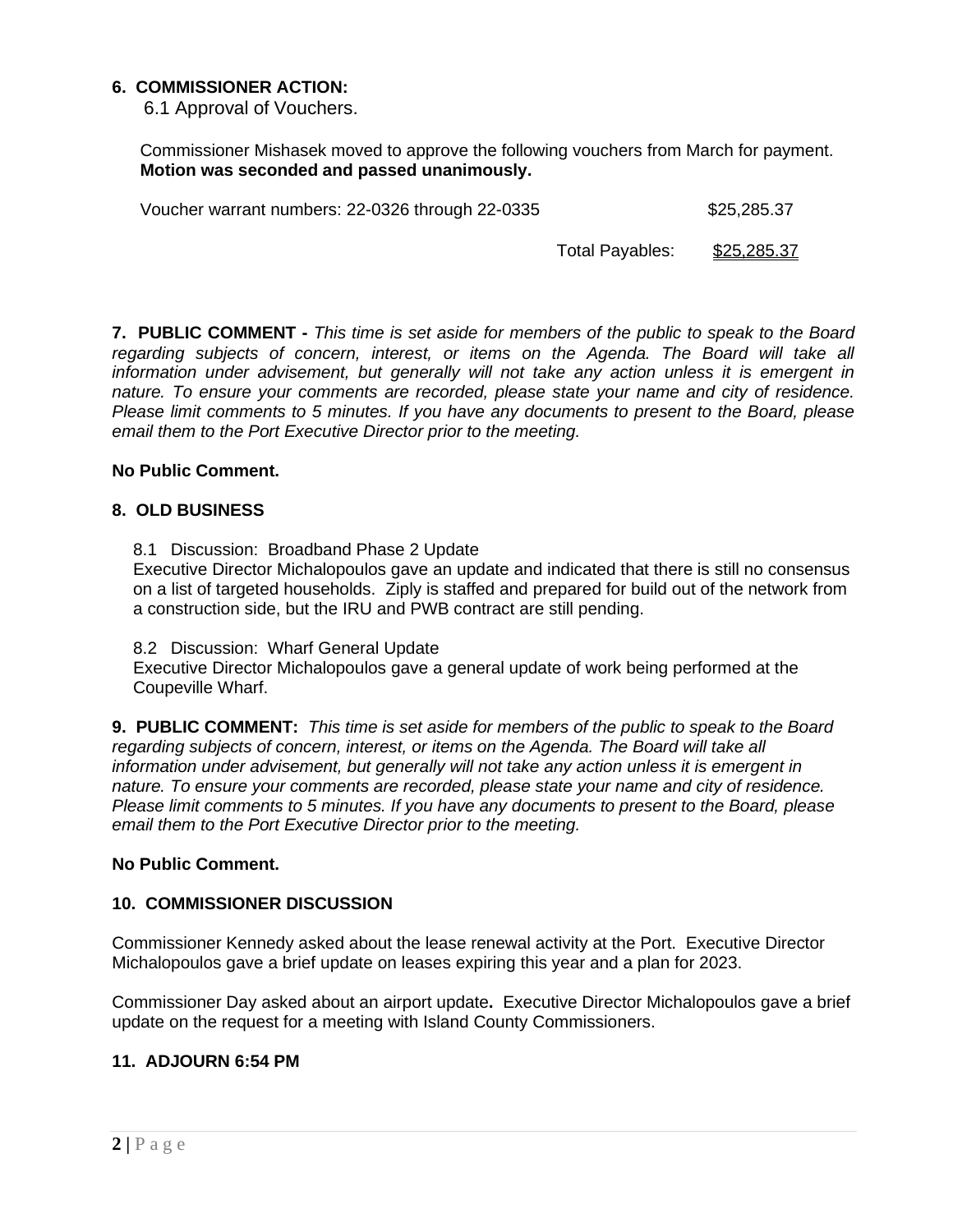David Do





David Day **David Day** John Mishasek **Patrick Kennedy** 

#### **Next regular meeting: Wednesday April 13, 2022, 10 AM Via ZOOM**

**ZOOM Conference Will Be Used. Please Call in Using the Link/Credentials Below: Join ZOOM via Internet: <https://us02web.zoom.us/j/4715329291?pwd=SnZFZmZOcDBKd3dVYWNoNUpQcWRhdz09> Passcode: TA2008**

> **Dial in By Phone: +1 253 215 8782 Meeting ID: 471 532 9291 Passcode: 896163**

**Posted to: Port of Coupeville Web Page -- www.portofcoupeville.org United States Post Office – Coupeville & Greenbank, Washington Whidbey News Times –** [editor@whidbeynewsgroup.com](mailto:editor@whidbeynewsgroup.com) **Town of Coupeville –** [clerktreasurer@townofcoupeville.org](mailto:clerktreasurer@townofcoupeville.org)

**3.24.2022/V1**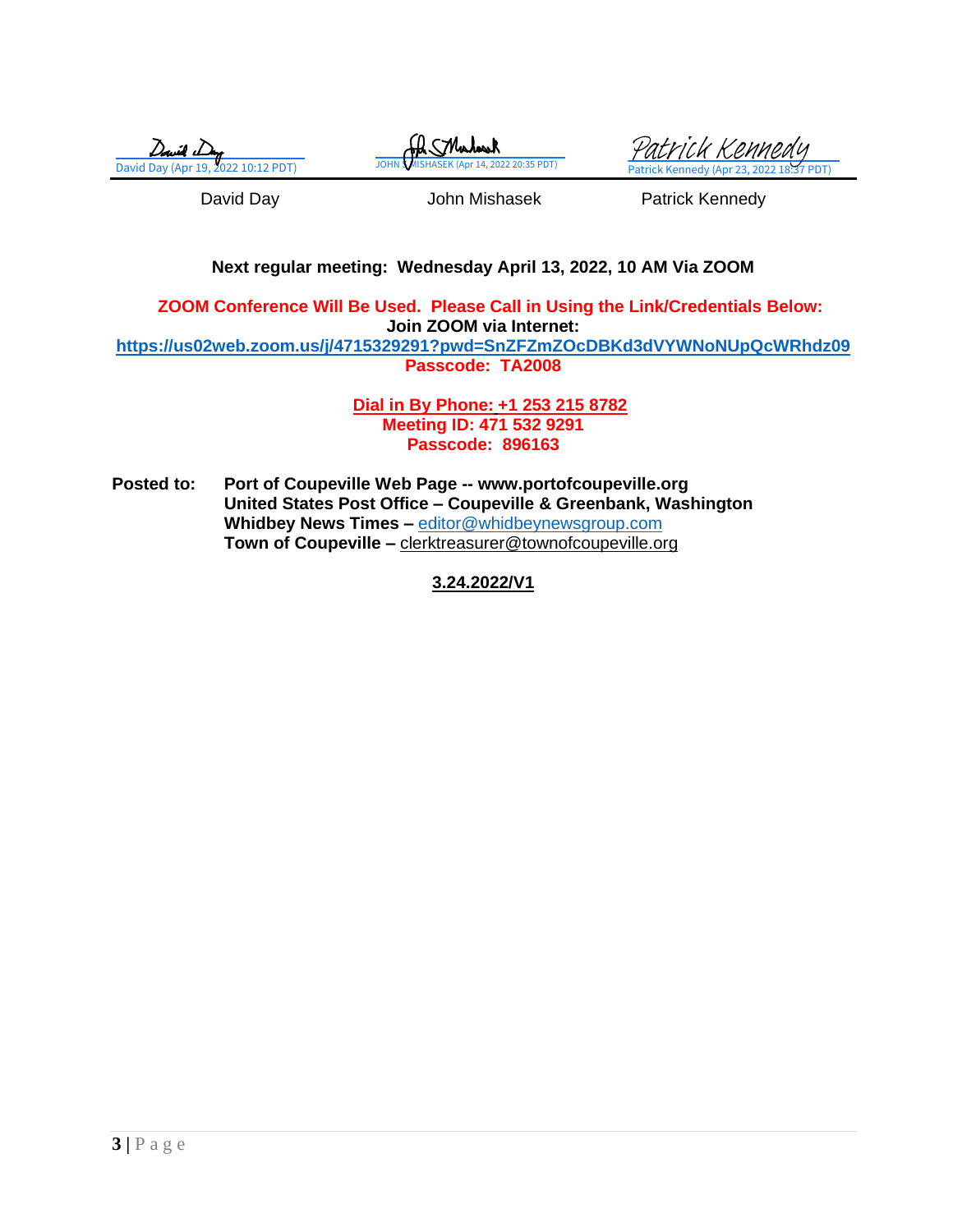# MINUTES POC MEETING 23 March 2022 V2

Final Audit Report 2022-04-24

| Created:        | 2022-04-13                                       |
|-----------------|--------------------------------------------------|
| By:             | Kelly Webb (adminassistant@portofcoupeville.org) |
| Status:         | Signed                                           |
| Transaction ID: | CBJCHBCAABAAniKiCKgFwdsNU8HucAYb0XtJTWtPPGO0     |

## "MINUTES POC MEETING 23 March 2022 V2" History

- **D** Document created by Kelly Webb (adminassistant@portofcoupeville.org) 2022-04-13 - 7:54:49 PM GMT
- Document emailed to David Day (commissioner1@portofcoupeville.org) for signature 2022-04-13 - 7:56:36 PM GMT
- Document emailed to JOHN S MISHASEK (commissioner2@portofcoupeville.org) for signature 2022-04-13 - 7:56:36 PM GMT
- Document emailed to Patrick Kennedy (commissioner3@portofcoupeville.org) for signature 2022-04-13 - 7:56:36 PM GMT
- **Email viewed by JOHN S MISHASEK (commissioner2@portofcoupeville.org)** 2022-04-15 - 3:34:04 AM GMT
- $\mathcal{O}_0$  Document e-signed by JOHN S MISHASEK (commissioner2@portofcoupeville.org) Signature Date: 2022-04-15 - 3:35:16 AM GMT - Time Source: server
- **Email viewed by David Day (commissioner1@portofcoupeville.org)** 2022-04-19 - 5:11:49 PM GMT
- $\mathscr{O}_\bullet$  Document e-signed by David Day (commissioner1@portofcoupeville.org) Signature Date: 2022-04-19 - 5:12:36 PM GMT - Time Source: server
- **Email viewed by Patrick Kennedy (commissioner3@portofcoupeville.org)** 2022-04-24 - 1:26:23 AM GMT
- New document URL requested by Patrick Kennedy (commissioner3@portofcoupeville.org) 2022-04-24 - 1:26:31 AM GMT
- $\mathcal{O}_0$  Document e-signed by Patrick Kennedy (commissioner3@portofcoupeville.org) Signature Date: 2022-04-24 - 1:37:26 AM GMT - Time Source: server

## **Adobe Acrobat Sign**